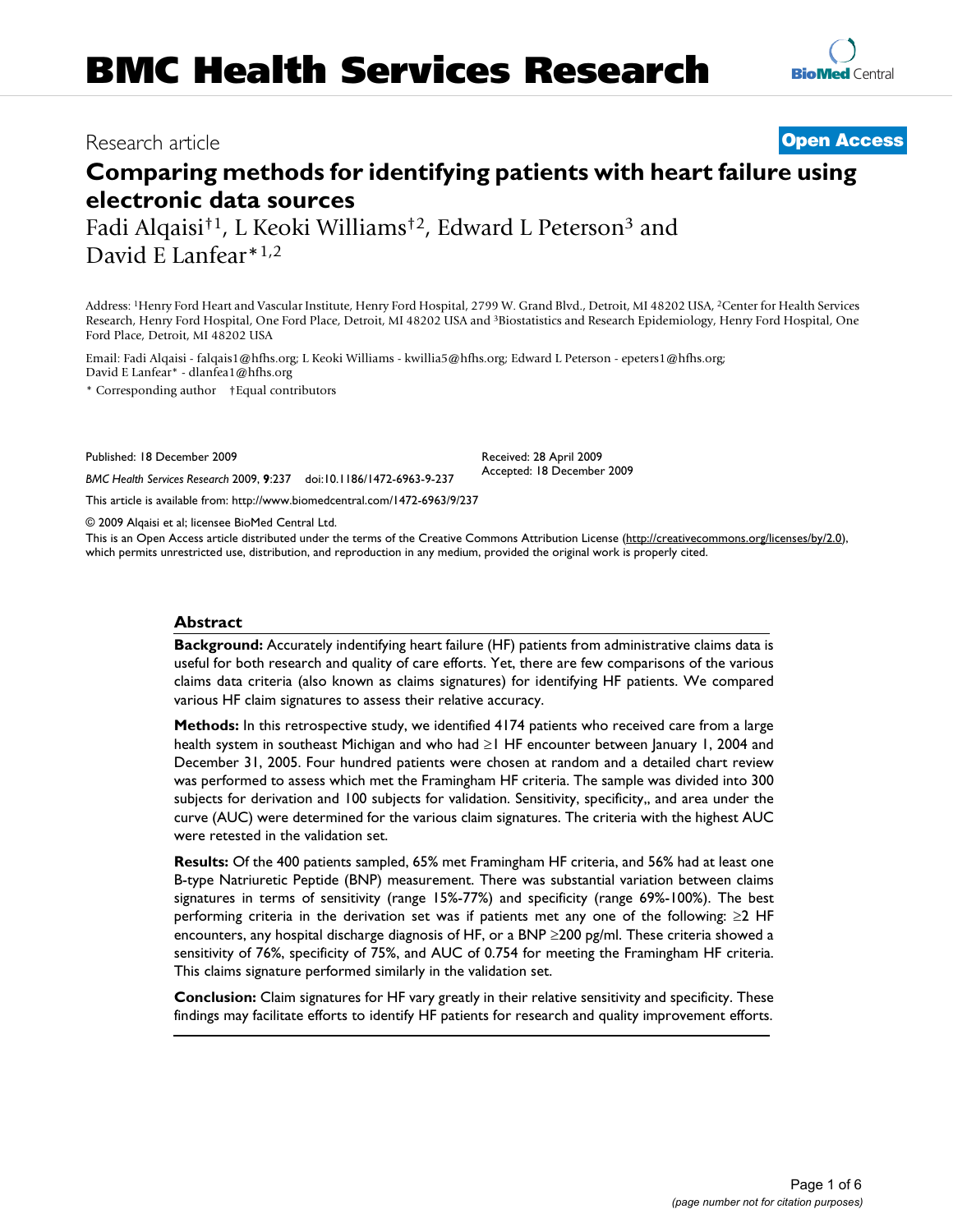# **Background**

Heart failure (HF) is a major public health problem in the United States. Approximately 5 million patients have HF, and over 550,000 patients are diagnosed with HF for the first time each year [[1](#page-5-0)]. It is the fifth ranking cause for hospitalization overall, and a leading cause for hospitalization in the elderly [\[1\]](#page-5-0).

Many quality initiatives and clinical research efforts rely on administrative claims data to identify patients with HF. Most often this involves identifying individuals coded with a diagnosis of HF according to International Classification of Diseases 9 (ICD9) codes. While claims data are widely available, their utility is limited by the fact that encounters coded as HF may not reflect accepted epidemiologic criteria. To try to improve the utility of administrative data, various claim signatures using combinations of specific codes, such as multiple encounters or particular encounter types (e.g., hospitalizations) have been utilized.

Unfortunately, even by restricting code types (i.e. inpatient vs. outpatient, primary vs. secondary) or using combinations of codes identification of HF patients using administrative data is imperfect. For example, one study at our institution showed that more than a third of patients identified as having HF by administrative codes did not satisfy Framingham HF criteria [[2\]](#page-5-1). On the other hand, claim signatures with greater specificity, such as those requiring a primary hospital discharge diagnosis of HF, have been shown to result in samples in which >90% of subjects meet the Framingham HF definition [\[3\]](#page-5-2). However, this latter approach is likely at great cost to sensitivity, thereby under-identifying patients with known HF. Perhaps more problematic is the paucity of data comparing such criteria in order to provide some estimate of their performance. In addition to claims data, many health systems have access to electronic laboratory results which can be queried. Included in these laboratory data may be BNP measurement. These levels have been shown to be helpful in differentiating HF from other causes of dyspnea [[4](#page-5-3)]. Therefore, augmenting claims data with laboratory data, specifically BNP levels, may be useful in identifying HF patients from electronic data sources.

In this study, we sought to compare the relative accuracy of various claim signatures for HF using both administrative claims data and laboratory BNP levels by testing them against a widely used HF criterion.

# **Methods**

#### *Study Population and Setting*

This study was approved by the Institutional Review Board at Henry Ford Health System. The study was also in compliance with the health system's Health Insurance

Portability and Accountability Act policy. Patients were both members of a large, health maintenance organization (HMO) in southeast Michigan and received their care from a large, multi-specialty medical group. To be included in the cohort, patients had to be age  $\geq$ 18 years and have at least one encounter code for HF (ICD9 codes 428.xx, 398.91, 402.01, 402.11, or 402.91) between January 1, 2004 and December 31, 2005 (excluding all emergency department encounters). In order to minimize misclassification of patients as having heart failure we excluded patients with a diagnosis of end-stage renal disease or chronic obstructive pulmonary disease with steroid use as these conditions can manifest symptoms confused with heart failure. We identified end stage renal disease by encounter ICD-9 codes (585, 586, V42.0, 996.81) or procedure codes (M0916, M0920, M0932, M0936, M0937, M0945, M0974, M0978, M0982, W6800, X3732, 36800, 3681A, 3681B, 3681C, 36810, 36815, 3683C, 3683E, 36833, 90925, 90935, 90937, 90941, 90942, 90943, 90944, 90945, 90947, 90951, 90952, 90953, 90954, 90955, 90956, 90957, 90958, 90966, 90967, 90969, 90976, 90977, 90978, 90979, 90982, 90983, 90984, 90985, 90989, 9099C, 9099D, 9099E, 9099F, 90993, 90999, 90921, 90919, A4726, A4656, 90922, A4722, 50360, 50365, 50370, 50380). Chronic obstructive pulmonary disease was identified by encounter ICD-9 code (490, 491, 492, 493, 494, 495, 496, 500, 501, 502, 503, 504, or 505) and oral steroid use (i.e., a pharmacy claim for a fill of prednisone or NDA category P5A) over the time period from January 1, 2004 through December 31, 2005. We identified 4,174 patients from which we randomly selected a sample of 400 patients to have a detailed medical chart review.

#### *Endpoint Assessment*

A physician reviewed each medical chart in detail and documented the presence or absence of major and minor Framingham HF criteria [\[5\]](#page-5-4). Patients were classified as having satisfied the Framingham definition for HF if they met either two major criteria or one major and two minor criteria. Patients were also categorized according to 18 different case-definitions using claims and laboratory data. These latter definitions used various combinations of HF coded encounters (e.g., ambulatory setting, hospital setting, primary diagnosis, secondary diagnoses, but excluded any emergency department encounters) and BNP levels. For the purpose of this study we define a *claims signature* as any definition using a combination of these data queried electronically.

# *Statistical Analysis*

The cohort of 400 patients was divided into 300 subjects for derivation testing, and 100 subjects were used to validate the top performing claims signature definitions. The Framingham HF definition was chosen as the comparator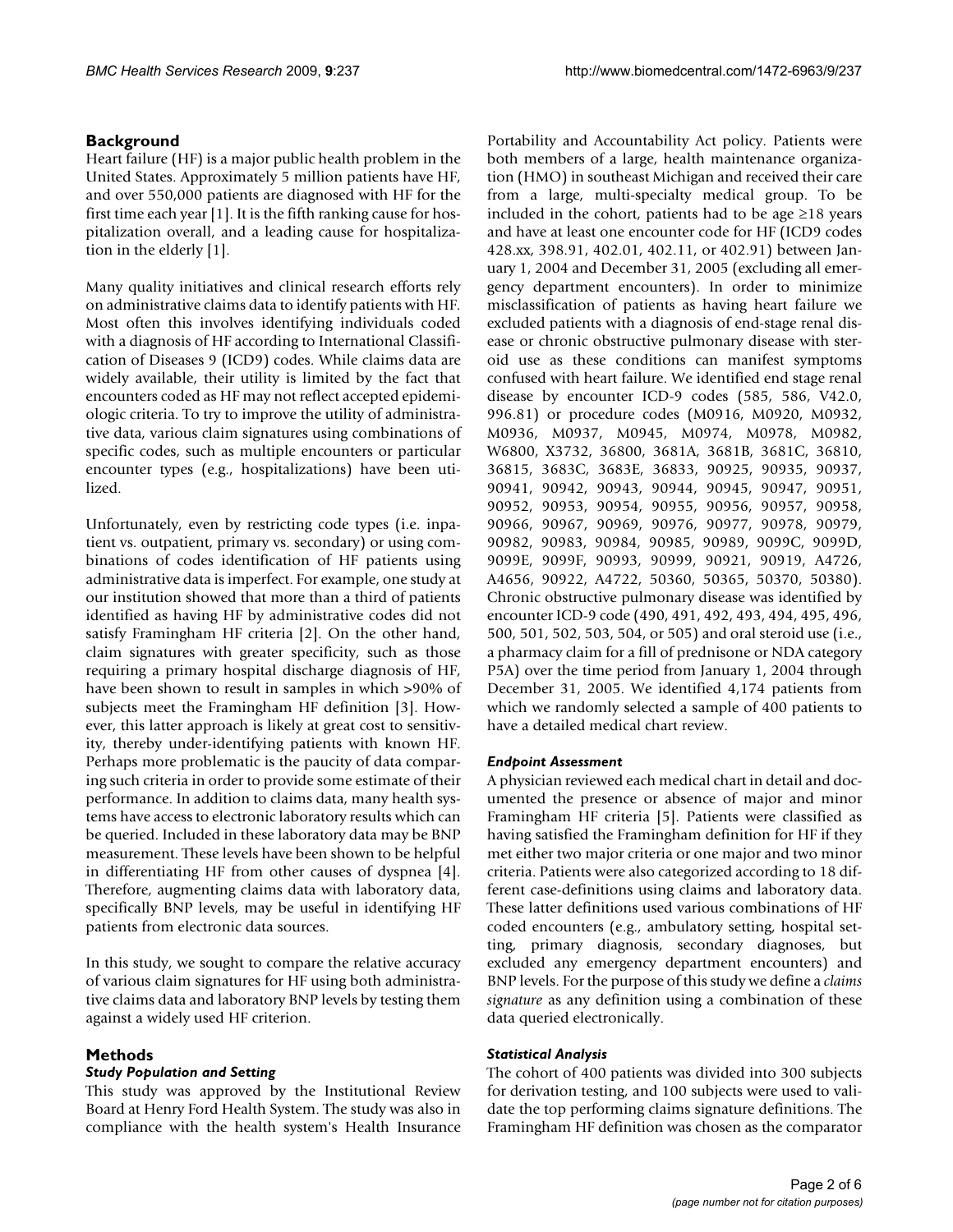criteria as it has been widely used in previous studies. Sensitivity, specificity, likelihood ratios, and area under the curve (AUC) were determined for each claim signature as compared to classification using Framingham criteria. The claims signatures with the highest AUC were retested in the validation set. All calculations were performed using SAS 9.1.3 (SAS Institute Inc.)

### **Results**

A total of 4,174 patients had at least one encounter code for HF. From this population, a sample of 400 patients was randomly chosen for further examination. This group of 400 patients was further divided into a derivation set (n  $= 300$ ) and a validation set (n  $= 100$ ). The characteristics of subjects in the derivation set, validation set, and remaining patient parent population are shown in Table [1.](#page-2-0) These characteristics were similar across groups except for the prevalence of coronary disease which was higher in unselected patients compared to the randomly selected study cohort (20% vs. 14% vs. 15%, p = 0.012). Overall, 65% of subjects in the study sample met the Framingham definition of HF. Fifty seven percent of the total cohort and 56% of the study sample had at least one BNP measurement.

Calculated sensitivity, specificity, and area under curve (AUC) for each claims signature relative to the Framingham HF definition is shown in Table [2.](#page-3-0) The best performing case-definition was the following combination:  $\geq 2$ outpatient encounters for HF, any hospital discharge diagnosis of HF, or any single BNP  $\geq$ 200 pg/ml. These criteria had a sensitivity of 76.3%, specificity of 74.5%, positive likelihood ratio of 3.0, negative likelihood ratio of 0.32, and an AUC of 0.754 for meeting the Framingham HF criteria. When retested in the validation patient sample, this definition performed similarly with sensitivity of 78%, a specificity of 69%, and an AUC of 0.735. Since this validation AUC was lower than three other definitions from the derivation set, we also retested these three definitions in the validation set (Table [3\)](#page-3-1). The obtained AUCs were 0.725, 0.730 and 0.711 respectively, consistent with the relative performance of the derivation set.

As electronically searchable laboratory data may not be available in other health systems, we examined the best performing definition using only claims data. The best performing of these criteria was as follows: ≥2 HF ambulatory encounters or any hospital discharge (definition #2 in Table [2](#page-3-0)). This combined definition had a sensitivity of 69%, a specificity of 81%, and an AUC of 0.748 when compared with the Framingham HF criteria, and performed similarly in validation (see Table [3](#page-3-1)). When comparing this definition to the best one employing BNP measures, there was only a modest increase in the AUC

<span id="page-2-0"></span>**Table 1: Characteristics of patients with at least one encounter for heart failure between January 1, 2004 and December 31, 2005 stratified by their participation in the study derivation and validation sets.**

| Variable                                                       | <b>Total Population</b><br>$(n = 4, 174)$ | <b>Derivation sample</b><br>$(n = 300)$ | <b>Validation sample</b><br>$(n = 100)$ | <b>Unselected patients</b><br>$(n = 3, 774)$ | P-value* |
|----------------------------------------------------------------|-------------------------------------------|-----------------------------------------|-----------------------------------------|----------------------------------------------|----------|
| Age (years) -- mean $\pm$ SD                                   | $67 \pm 14$                               | $67 \pm 14$                             | $68 \pm 14$                             | $67 \pm 14$                                  | 0.47     |
| Male -- no.(%)                                                 | 2011 (48%)                                | 155 (52%)                               | 46 (46%)                                | 1810 (48%)                                   | 0.42     |
| White -- no. (%)                                               | 2615 (63%)                                | 61%                                     | 59%                                     | 63%                                          | 0.12     |
| Hypertension -- no. (%)                                        | 3384 (81%)                                | 244 (81%)                               | 77 (77%)                                | 3063 (81%)                                   | 0.57     |
| Diabetes -- no. (%)                                            | 1409 (34%)                                | 104 (35%)                               | 31(31%)                                 | 1274 (34%)                                   | 0.80     |
| Chronic obstructive<br>pulmonary disease - no. (%)             | 600 (14%)                                 | 46 (15%)                                | 12(12%)                                 | 542 (14%)                                    | 0.71     |
| Coronary Atherosclerosis -<br>no. (%)                          | 829 (20%)                                 | 42 (14%)                                | 15 (15%)                                | 772 (20%)                                    | 0.012    |
| $\geq$ BNP measurement during<br>the study period - no. $(\%)$ | 2374 (57%)                                | 170 (57%)                               | 53 (53%)                                | 2151 (57%)                                   | 0.73     |
| Maximum BNP level - median<br>(interquartile range)            | 198<br>$(88-494)$                         | 192<br>$(84-500)$                       | 44<br>$(90-379)$                        | 201<br>$(89-500)$                            | 0.634    |

SD denotes standard deviation

\*P-value for the comparison across patients in the derivation set, patients in the validation set, and patients not used in the analysis.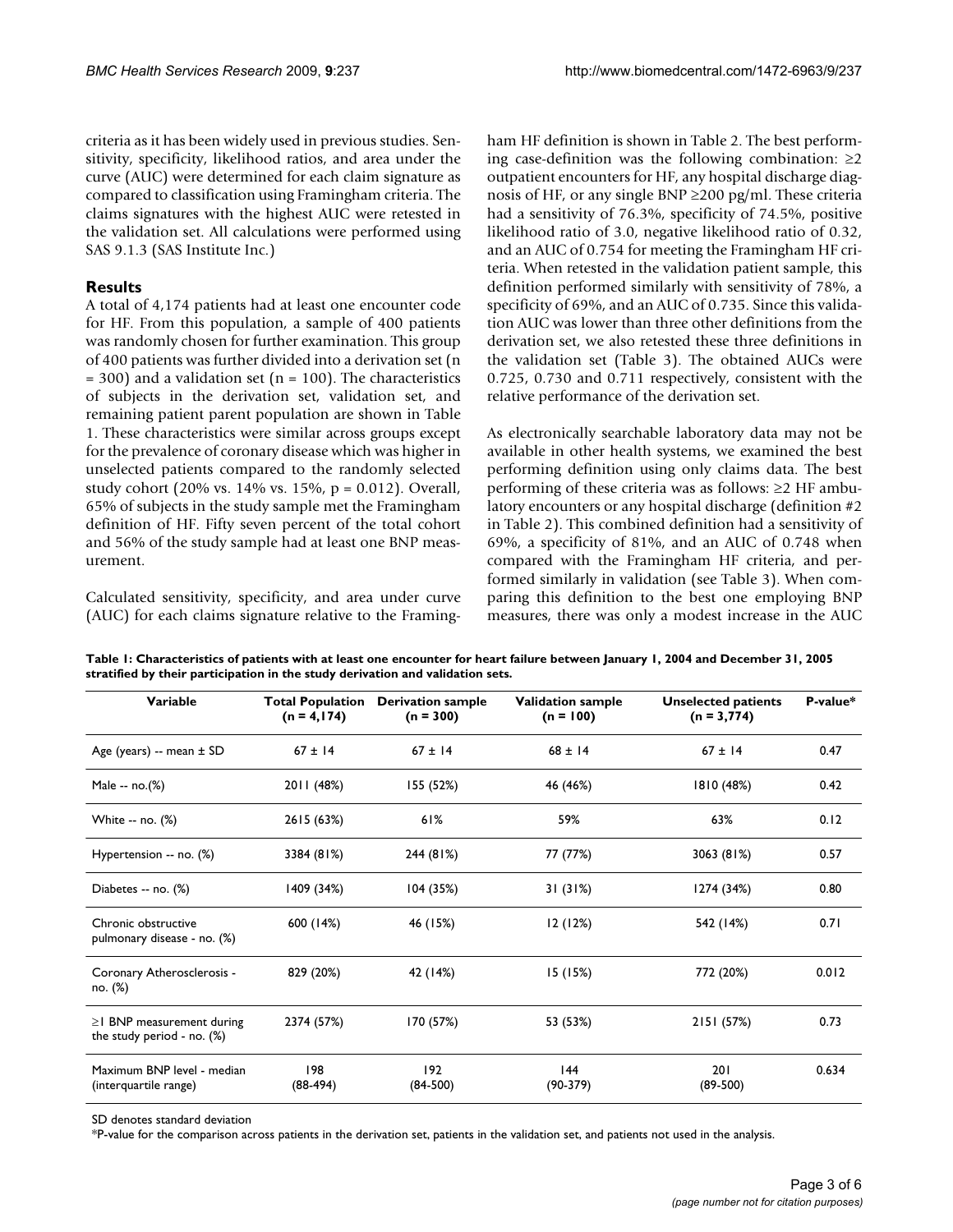| #               | Heart failure criteria based on claims and laboratory data                                                                                                      |       | <b>Sensitivity Specificity AUC</b> |       |
|-----------------|-----------------------------------------------------------------------------------------------------------------------------------------------------------------|-------|------------------------------------|-------|
| $\mathbf{I}$    | $\geq$ 2 heart failure encounters OR any hospital discharge diagnosis of heart failure OR BNP $\geq$ 200 pg/ml                                                  | 76.29 | 74.53                              | 0.754 |
| $\overline{2}$  | $\geq$ 2 heart failure encounters OR any hospital discharge diagnosis of heart failure                                                                          | 68.56 | 81.13                              | 0.748 |
| 3               | $\geq$ 2 heart failure encounters OR BNP $\geq$ 200 pg/ml                                                                                                       | 69.59 | 79.25                              | 0.744 |
| 4               | ≥2 heart failure encounters OR any hospital discharge diagnosis of heart failure OR BNP ≥ 500 pg/ml                                                             | 69.59 | 78.3                               | 0.739 |
| 5               | $\geq$ 2 heart failure encounters OR primary hospital discharge diagnosis of heart failure                                                                      | 60.31 | 85.85                              | 0.729 |
| 6               | $\geq$ 2 heart failure encounters OR BNP $\geq$ 100 pg/ml                                                                                                       | 76.29 | 68.87                              | 0.726 |
| 7               | $\geq$ 2 heart failure encounters                                                                                                                               | 58.76 | 85.85                              | 0.723 |
| 8               | ≥2 heart failure encounters AND ≥ 1 BNP ≥ 50 pg/ml OR any hospital discharge diagnosis of heart failure<br>OR $\geq$ 1 BNP $\geq$ 200 pg/ml                     | 59.28 | 81.13                              | 0.702 |
| 9               | $\geq$ 2 heart failure encounters AND $\geq$ 1 BNP $\geq$ 50 pg/ml OR primary hospital discharge diagnosis of heart<br>failure OR $\geq$ 1 BNP $\geq$ 500 pg/ml | 38.66 | 90.57                              | 0.646 |
| $\overline{10}$ | Any hospital discharge diagnosis of heart failure OR BNP $\geq$ 500 pg/ml                                                                                       | 40.72 | 87.74                              | 0.642 |
| $\mathbf{H}$    | Any hospital discharge diagnosis of heart failure                                                                                                               | 35.05 | 91.51                              | 0.633 |
| 12              | $BNP \ge 100$ pg/ml                                                                                                                                             | 48.97 | 76.42                              | 0.627 |
| 13              | $BNP \geq 200$ pg/ml                                                                                                                                            | 36.08 | 87.74                              | 0.619 |
| 4               | Primary hospital discharge diagnosis of heart failure OR BNP $\geq$ 500 pg/ml                                                                                   | 24.23 | 95.28                              | 0.598 |
| 15              | $BNP \geq 500$ pg/ml                                                                                                                                            | 20.1  | 95.28                              | 0.577 |
| 16              | Any primary hospital discharge diagnosis of heart failure                                                                                                       | 14.95 | 100                                | 0.575 |

#### <span id="page-3-0"></span>**Table 2: Performance of various definitions for heart failure in derivation set (n = 300)\***

\*Calculated sensitivity, specificity, and area under curve for each claim signature is compared to the Framingham definition of heart failure (i.e., meeting either two major criteria or one major and two minor criteria).

#### <span id="page-3-1"></span>**Table 3: Replication of definitions #1 - #4 in validation set of patients (n = 100)\***

|              | # Heart failure criteria based on claims and laboratory data                                                                     |       | Specificity $(\%)$ | AUC   |
|--------------|----------------------------------------------------------------------------------------------------------------------------------|-------|--------------------|-------|
|              | $\geq$ 2 heart failure encounters OR any hospital discharge diagnosis of heart failure OR $\geq$ 1 BNP level<br>$\geq$ 200 pg/ml | 78.46 | 68.57              | 0.735 |
| $\mathbf{2}$ | $\geq$ 2 heart failure encounters OR any hospital discharge diagnosis of heart failure                                           | 70.77 | 74.29              | 0.725 |
| 3            | $\geq$ 2 heart failure encounters OR $\geq$ 1 BNP level $\geq$ 200 pg/ml                                                         | 63.08 | 82.86              | 0.730 |
| 4            | $\geq$ 2 heart failure encounters OR any hospital discharge diagnosis of heart failure OR $\geq$ 1 BNP<br>$\geq$ 500 pg/ml       | 70.77 | 71.43              | 0.711 |

\*Calculated sensitivity, specificity, and area under curve for each claim signature is compared to the Framingham definition of heart failure (i.e., meeting either two major criteria or one major and two minor criteria).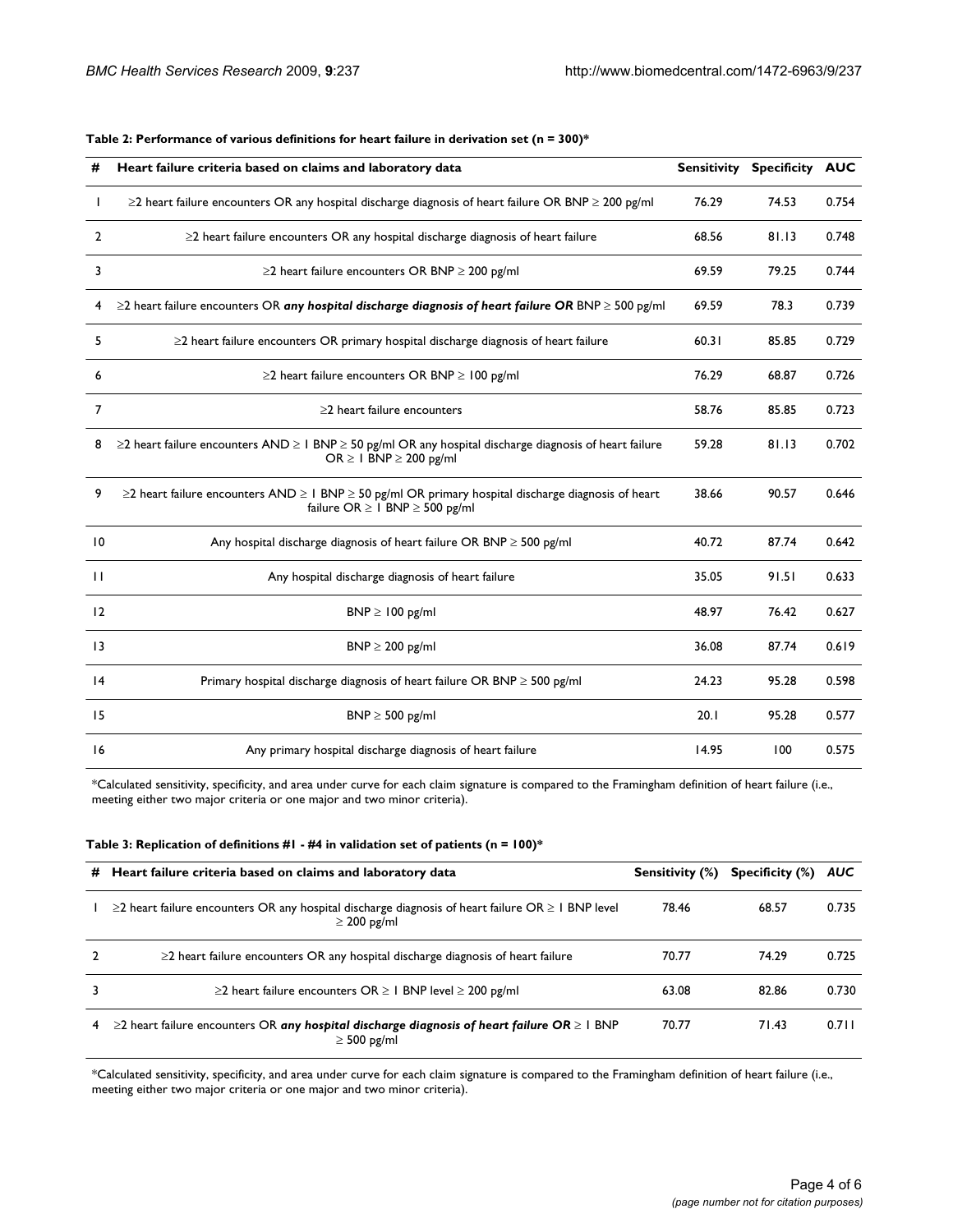between the two criteria (0.748 vs. 0.754, respectively); however, this difference was statistically significant (P value  $= 0.02$ ).

### **Discussion**

Administrative data have inherent limitations in terms of accuracy but may be a valuable resource because of their wide availability and the potentially large number of subjects that can be identified through their use. To our knowledge, this is the first study to formally compare different criteria for HF using electronic data sources. In so doing, we found that our best performing criteria had an AUC of 0.754, and maintained a reasonable sensitivity and specificity of 76.3% and 74.5%. We realize that the tradeoff between sensitivity and specificity depends on the purpose for which these data are to be used. For example, projects focusing on the quality of HF care may want to be confident subjects actually have HF and thus may select the highest specificity criteria, while another project with the objective of identifying the probable size of the affected population may opt for a criterion with high sensitivity. Therefore, we anticipate that the range of claims signatures that we present may be helpful to broad variety of users, such as researchers, chronic care managers, and providers.

While there appears to be a paucity of studies assessing the accuracy of claims signatures of heart failure, our data fit well into the context of existing data. As pointed out above, a hospital discharge with primary diagnosis of HF has been shown to be quite specific for heart failure [[3](#page-5-2)]. Our data supported this, showing 100% specificity, but also added further insight by revealing that the associated sensitivity was extremely low at only 15%. A previous study from our institution using the claim signature of two outpatient encounters or any hospital discharge for HF found that the resulting cohort failed to meet Framingham HF criteria [[2](#page-5-1)]. In contrast, in our data set using the same criteria, 87% of subjects met Framingham definition for HF. This could suggest that physician diagnosis and coding for heart failure has improved over time since the prior analysis was from 1989-1999 and ours from 2004- 2005. Alternatively this could be due to the mistaken inclusion of more patients with renal disease in the former study, since its criteria included cardiovascular codes with chronic kidney disease. This suggests that some patients may have been coded (using a single ICD9 code) as having both renal failure *and* HF but upon closer scrutiny may not have met objective criteria for HF. There is one previous study assessing the under-diagnosis and/or under-coding of HF among patients with coronary disease [[6\]](#page-5-5). While HF is likely under recognized in the community, our study did not address this important issue. Rather it was focused on another essential task, identifying likely HF patients from among those so coded, since many do not meet standard criteria.

These data have several additional limitations that should be noted. First, our study was performed at a single health system, and therefore our results may differ from other systems. However, our covered patient population is generally reflective of the population of southeast Michigan, and it is demographically diverse in terms of race-ethnicity and socioeconomic status. Second, we initially selected patients who had at least one HF encounter. While this assuredly increased the prevalence of true HF cases in the sample (i.e., 65% of the study sample met Framingham criteria for HF), we felt this was the most practical approach since sampling from the total population (~150,000 covered lives) would have likely resulted in a very small proportion of HF cases and therefore would have required samples sizes beyond the scope of the current project to discern differences between claim signatures. Because of our approach, we could not assess for physician under-diagnosis of HF, as has been addressed elsewhere [\[6\]](#page-5-5). Still, this should be considered as a limitation of our approach, specifically that patients who did not meet Framingham criteria may still have actual HF and by selecting subjects who had at least one code for HF this could have been amplified. As such, our claims signatures are unlikely to be able to rule out the existence of HF. Yet HF patients without at least one diagnosis code for HF are unlikely to be reliably identified through other administrative data (i.e., other diagnostic codes or laboratory values) and therefore would be an impractical population for whom to develop a claims signature. Another limitation is that there was a difference in the prevalence of coronary disease between the study cohort and the broader source population. This selection bias could in theory effect the results, however the direction and magnitude of this bias is unknown. Finally, there is no universally recognized 'best' definition for HF [\[7\]](#page-5-6), and several other validated criteria exist such as the Boston [[8\]](#page-5-7), NHANES [\[9\]](#page-5-8) and Minnesota criteria [\[7\]](#page-5-6). While some of these may perform better than the Framingham criteria, the latter continue to be widely recognized and utilized [[7](#page-5-6),[10,](#page-5-9)[11](#page-5-10)]. Utilizing a different set of HF criteria could have resulted in different absolute estimates of sensitivity and specificity.

#### **Conclusions**

In summary, we observed considerable variation in the sensitivity and specificity of the various criteria for heart failure using electronic data sources. However, we did identify a best performing combination of diagnoses and laboratory results which showed consistent performance in validation. We hope that these findings may facilitate efforts to identify HF patients for research and quality